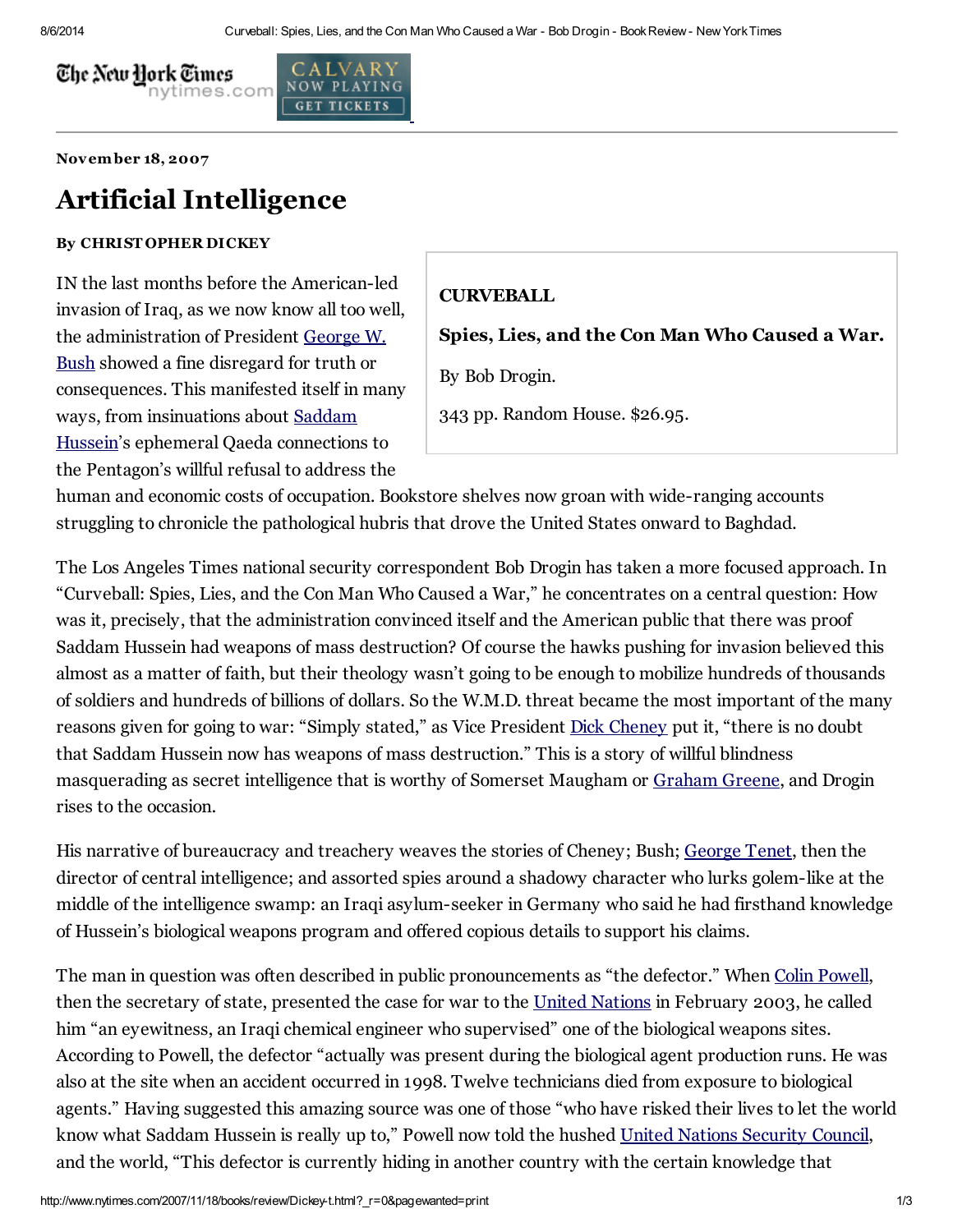Saddam Hussein will kill him if he finds him."

A better word for the defector, in fact, was "fabricator." With marvelous chutzpah, the source had made it all up. He had landed in Munich in November 1999 looking for asylum and wound up in the grim Zirndorf holding center. He wanted an immigrant visa and money. So, drawing on bits and pieces of his personal experience and a lot of reading on the Internet, he persuaded the German Federal Intelligence Service that he had information it coveted. The United States Defense [Intelligence](http://topics.nytimes.com/top/reference/timestopics/organizations/d/defense_intelligence_agency/index.html?inline=nyt-org) Agency, which got summaries of the German reports but no transcripts, code-named the source "Curve Ball." The Germans warned the Americans he might be unreliable but would not let any American intelligence officer interview him. After 9/11, as the Bush [administration](http://topics.nytimes.com/top/reference/timestopics/people/b/osama_bin_laden/index.html?inline=nyt-per) focused its "war on terror" against Saddam Hussein as well as Osama bin Laden, and despite all the warning signals, the Central [Intelligence](http://topics.nytimes.com/top/reference/timestopics/organizations/c/central_intelligence_agency/index.html?inline=nyt-org) Agency bought into Curveball sight unseen. Its experts in weapons of mass destruction endorsed his deception as truth. The skeptics within the agency were ignored.

How could this be? Today, the Bush administration's conviction that Hussein had W.M.D. seems grimly risible. But that wasn't the case in 2001. Hussein had had an arsenal of poisonous gases and used them in his wars against Iran and the Kurds in the 1980s. During the same period, he had developed a sophisticated nuclear program that might eventually have produced a bomb. He had experimented extensively with biological weapons. Yes, Hussein's defeat in 1991 by the American-led coalition in Operation Desert Storm forced him to open up to United Nations weapons inspection teams, and they eventually searched out and destroyed just about every bit of W.M.D. in Iraq. But in 1998 the inspectors withdrew so the Americans could lead a brief but extensive air assault on the regime, and then, when those bombings failed to achieve their goals, the inspectors were not allowed to return.

"Their departure was a disaster for the C.I.A.," Drogin writes. "The agency had infiltrated spies into the U.N. teams, and the inspectors became the C.I.A.'s eyes and ears in Iraq. Now they might as well scribble the Latin hic sunt dracones on the map: here be dragons. The Americans had failed to recruit a single Iraqi agent, not one, who was close to Saddam's illicit weapons programs."

Intelligence analysts assumed Hussein had reconstituted at least part of his programs, but that was impossible to know for sure. When Curveball started talking to the Germans in 2000, he seemed to fill the void. His critical information: Iraq had developed laboratories mounted on trucks that could produce biological weapons like anthrax or botulinum toxin but would be almost impossible to detect. There had been rumors of such a project before. Curveball's account was taken as confirmation they existed. It occurred to only a few C.I.A. officers that he had heard those rumors, too, and fitted them neatly into his fabrication. But their criticisms were dismissed.

The highest and lowest drama in Drogin's book is the spectacle of administration evidence about Iraq's weapons evanescing in the months before — and after — the invasion. The United Nations, responding to American pressure, forced Hussein to let inspectors return in late 2002, but they found there was nothing much to find, even at the sites Curveball had talked about. Secretary Powell clearly knew something was wrong as he prepared his speech to the United Nations just weeks before the war was due to begin. He threw out an incendiary and unverifiable draft prepared by Cheney's office and did his best to force the C.I.A. to stand behind its information. (Indeed, Tenet was seated behind him at the United Nations.) The